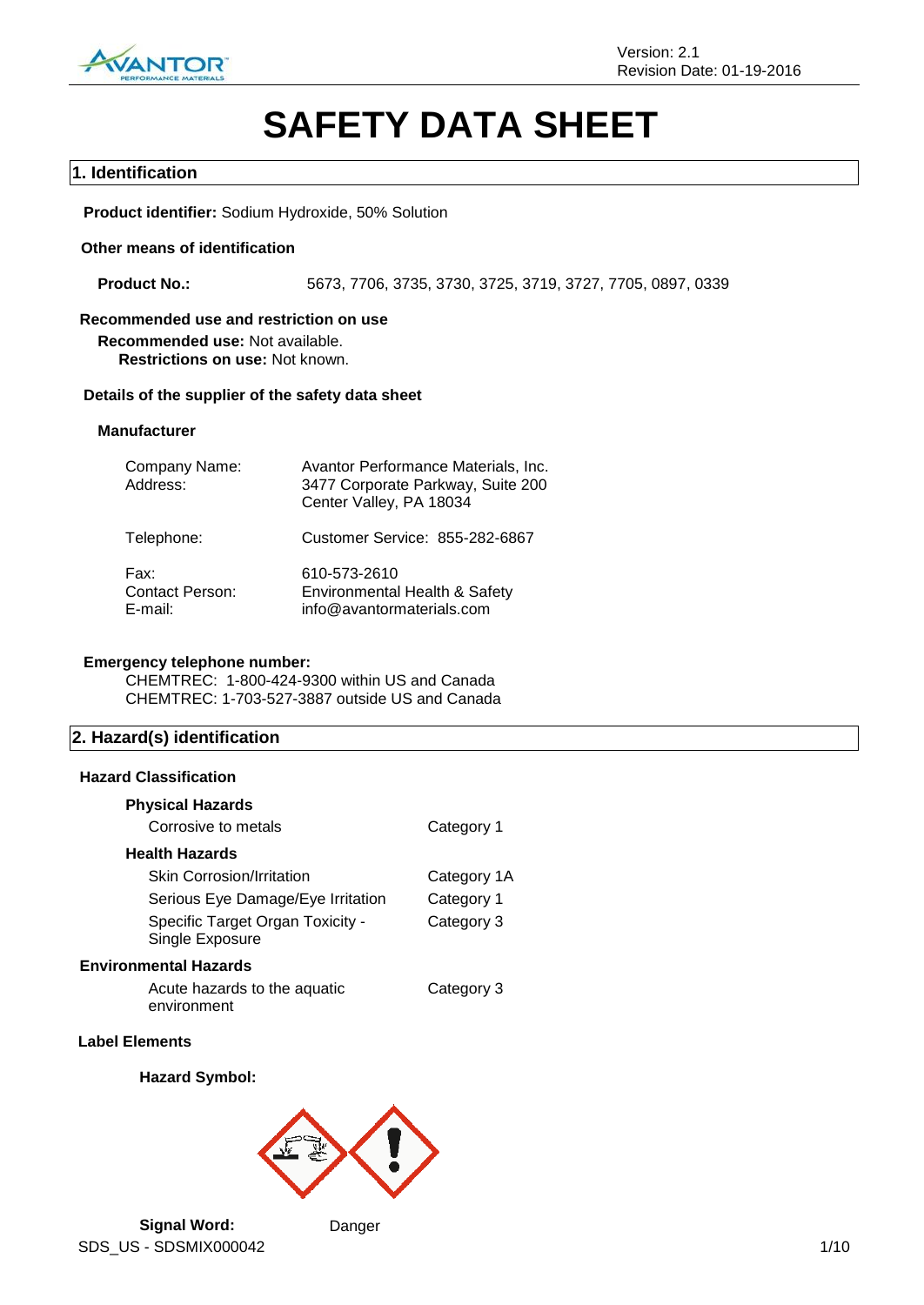| <b>Hazard Statement:</b>                                    | May be corrosive to metals.<br>Causes severe skin burns and eye damage.<br>May cause respiratory irritation.<br>Harmful to aquatic life.                                                                                                                                                                                                                                                                                                                                                                                           |
|-------------------------------------------------------------|------------------------------------------------------------------------------------------------------------------------------------------------------------------------------------------------------------------------------------------------------------------------------------------------------------------------------------------------------------------------------------------------------------------------------------------------------------------------------------------------------------------------------------|
| <b>Precautionary</b><br><b>Statement</b>                    |                                                                                                                                                                                                                                                                                                                                                                                                                                                                                                                                    |
| <b>Prevention:</b>                                          | Keep only in original container. Wash thoroughly after handling. Do not<br>breathe dust/fume/gas/mist/vapors/spray. Use only outdoors or in a well-<br>ventilated area. Wear protective gloves/protective clothing/eye<br>protection/face protection.                                                                                                                                                                                                                                                                              |
| <b>Response:</b>                                            | Absorb spillage to prevent material damage. IF SWALLOWED: Rinse<br>mouth. Do NOT induce vomiting. IF ON SKIN (or hair): Take off immediately<br>all contaminated clothing. Rinse skin with water/shower. Wash<br>contaminated clothing before reuse. IF IN EYES: Rinse cautiously with<br>water for several minutes. Remove contact lenses, if present and easy to<br>do. Continue rinsing. IF INHALED: Remove person to fresh air and keep<br>comfortable for breathing. Immediately call a POISON CENTER or<br>doctor/physician. |
| Storage:                                                    | Store in corrosive resistant container with a resistant inner liner. Store<br>locked up. Keep container tightly closed. Store in a well-ventilated place.                                                                                                                                                                                                                                                                                                                                                                          |
| Disposal:                                                   | Dispose of contents/container to an appropriate treatment and disposal<br>facility in accordance with applicable laws and regulations, and product<br>characteristics at time of disposal.                                                                                                                                                                                                                                                                                                                                         |
| Other hazards which do not<br>result in GHS classification: | None.                                                                                                                                                                                                                                                                                                                                                                                                                                                                                                                              |

# **3. Composition/information on ingredients**

### **Mixtures**

| <b>Chemical Identity</b>                                                                                            | Common name and<br>synonyms | <b>CAS number</b> | Content in percent $(\%)^*$ |
|---------------------------------------------------------------------------------------------------------------------|-----------------------------|-------------------|-----------------------------|
| SODIUM HYDROXIDE                                                                                                    |                             | 1310-73-2         | 40 - 60%                    |
| * All concentrations are percent by weight unless ingredient is a gas. Gas concentrations are in percent by volume. |                             |                   |                             |

\* All concentrations are percent by weight unless ingredient is a gas. Gas concentrations are in percent by volume.

### **4. First-aid measures**

| <b>General information:</b> | Get medical advice/attention if you feel unwell. Show this safety data sheet<br>to the doctor in attendance.                                                                                                                                                            |
|-----------------------------|-------------------------------------------------------------------------------------------------------------------------------------------------------------------------------------------------------------------------------------------------------------------------|
| Ingestion:                  | Call a physician or poison control center immediately. Do NOT induce<br>vomiting. If vomiting occurs, keep head low so that stomach content doesn't<br>get into the lungs.                                                                                              |
| Inhalation:                 | Move to fresh air. If breathing stops, provide artificial respiration. If<br>breathing is difficult, give oxygen. Call a physician or poison control center<br>immediately.                                                                                             |
| <b>Skin Contact:</b>        | Immediately flush with plenty of water for at least 15 minutes while<br>removing contaminated clothing and shoes. Call a physician or poison<br>control center immediately. Wash contaminated clothing before reuse.<br>Destroy or thoroughly clean contaminated shoes. |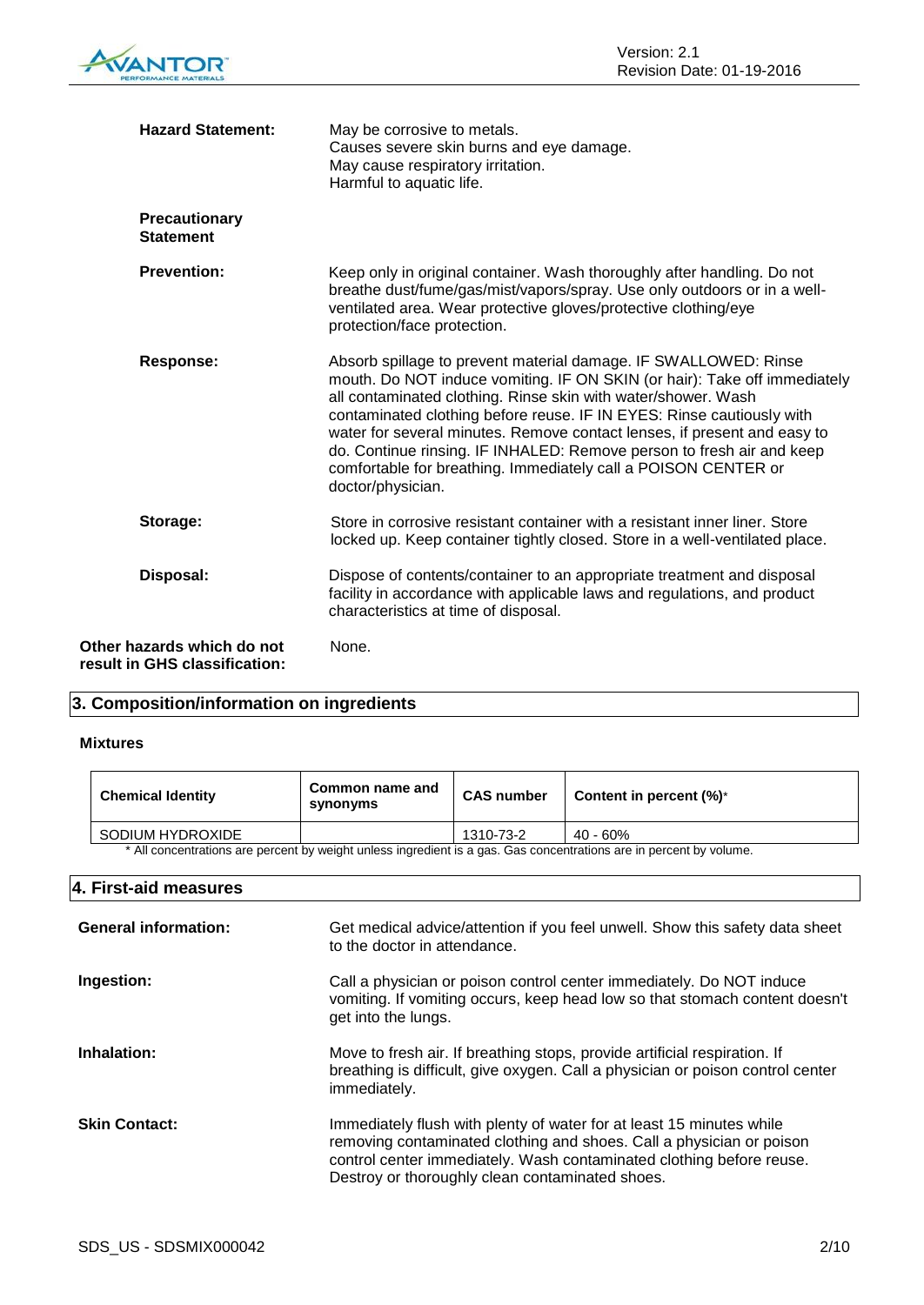

| Eye contact:                                                                      | Immediately flush with plenty of water for at least 15 minutes. If easy to do,<br>remove contact lenses. Call a physician or poison control center<br>immediately.                                                                                                                                                                |
|-----------------------------------------------------------------------------------|-----------------------------------------------------------------------------------------------------------------------------------------------------------------------------------------------------------------------------------------------------------------------------------------------------------------------------------|
| Most important symptoms/effects, acute and delayed                                |                                                                                                                                                                                                                                                                                                                                   |
| <b>Symptoms:</b>                                                                  | Corrosive to skin and eyes. Respiratory tract irritation.                                                                                                                                                                                                                                                                         |
|                                                                                   | Indication of immediate medical attention and special treatment needed                                                                                                                                                                                                                                                            |
| Treatment:                                                                        | Treat symptomatically. Symptoms may be delayed.                                                                                                                                                                                                                                                                                   |
| 5. Fire-fighting measures                                                         |                                                                                                                                                                                                                                                                                                                                   |
| <b>General Fire Hazards:</b>                                                      | Product is highly caustic. Wear protective gear if spilled during fire fighting.                                                                                                                                                                                                                                                  |
| Suitable (and unsuitable) extinguishing media                                     |                                                                                                                                                                                                                                                                                                                                   |
| <b>Suitable extinguishing</b><br>media:                                           | The product is non-combustible. Use fire-extinguishing media appropriate<br>for surrounding materials.                                                                                                                                                                                                                            |
| <b>Unsuitable extinguishing</b><br>media:                                         | None known.                                                                                                                                                                                                                                                                                                                       |
| Specific hazards arising from<br>the chemical:                                    | Product is highly caustic. Wear appropriate protective gear if spilled during<br>firefighting. Contact with metals may evolve flammable hydrogen gas.                                                                                                                                                                             |
| Special protective equipment and precautions for firefighters                     |                                                                                                                                                                                                                                                                                                                                   |
| <b>Special fire fighting</b><br>procedures:                                       | Move containers from fire area if you can do so without risk. Use water<br>spray to keep fire-exposed containers cool.                                                                                                                                                                                                            |
| Special protective equipment<br>for fire-fighters:                                | Firefighters must use standard protective equipment including flame<br>retardant coat, helmet with face shield, gloves, rubber boots, and in<br>enclosed spaces, SCBA.                                                                                                                                                            |
| 6. Accidental release measures                                                    |                                                                                                                                                                                                                                                                                                                                   |
| <b>Personal precautions,</b><br>protective equipment and<br>emergency procedures: | Put on protective equipment before entering danger area. See Section 8 of<br>the SDS for Personal Protective Equipment. Keep unauthorized personnel<br>away. Keep upwind. Ventilate closed spaces before entering them. Do not<br>touch damaged containers or spilled material unless wearing appropriate<br>protective clothing. |
| <b>Methods and material for</b><br>containment and cleaning<br>up:                | Neutralize spill area and washings with dilute acetic acid. Absorb spill with<br>vermiculite or other inert material, then place in a container for chemical<br>waste. Collect in a non-combustible container for prompt disposal. Dike far<br>ahead of larger spill for later recovery and disposal.                             |
| <b>Notification Procedures:</b>                                                   | Dike for later disposal. Prevent entry into waterways, sewer, basements or<br>confined areas. Stop the flow of material, if this is without risk.                                                                                                                                                                                 |
| <b>Environmental Precautions:</b>                                                 | Do not contaminate water sources or sewer. Prevent further leakage or<br>spillage if safe to do so. Avoid discharge into drains, water courses or onto<br>the ground.                                                                                                                                                             |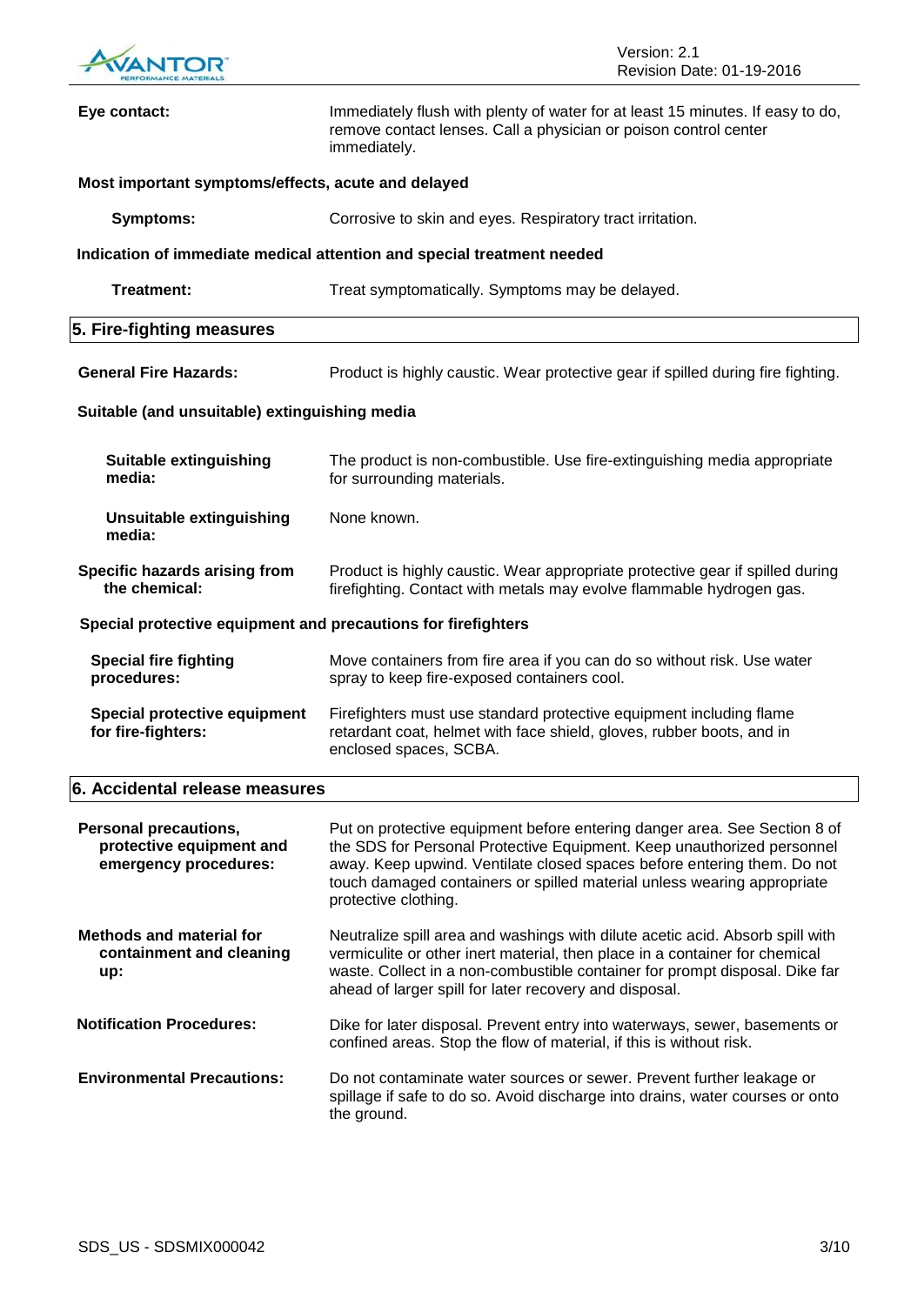

Version: 2.1 Revision Date: 01-19-2016

| 7. Handling and storage                                             |                                                                                                                                                                                                                                                                                                                        |
|---------------------------------------------------------------------|------------------------------------------------------------------------------------------------------------------------------------------------------------------------------------------------------------------------------------------------------------------------------------------------------------------------|
| Precautions for safe handling:                                      | Use personal protective equipment as required. Avoid breathing mists or<br>vapors. Avoid contact with eyes, skin, and clothing. Do not taste or swallow.<br>Wash hands thoroughly after handling. Do not eat, drink or smoke when<br>using the product. See Section 8 of the SDS for Personal Protective<br>Equipment. |
| Conditions for safe storage,<br>including any<br>incompatibilities: | Do not store in metal containers. Keep container tightly closed. Store in a<br>well-ventilated place. Store in a dry place.                                                                                                                                                                                            |

### **8. Exposure controls/personal protection**

### **Control Parameters**

**Occupational Exposure Limits**

| <b>Chemical Identity</b> | type      | <b>Exposure Limit Values</b> | <b>Source</b>                                                                  |
|--------------------------|-----------|------------------------------|--------------------------------------------------------------------------------|
| SODIUM HYDROXIDE         | Ceiling   | $2 \text{ mg/m}$             | US. ACGIH Threshold Limit Values (2011)                                        |
|                          | Ceil Time | $2 \text{ mg/m}$             | US. NIOSH: Pocket Guide to Chemical<br>Hazards (2010)                          |
|                          | PEL       | $2 \text{ mg/m}$             | US. OSHA Table Z-1 Limits for Air<br>Contaminants (29 CFR 1910.1000) (02 2006) |
|                          | Ceiling   | $2 \text{ mg/m}$             | US. OSHA Table Z-1-A (29 CFR 1910.1000)<br>(1989)                              |

#### **Appropriate Engineering Controls**

No data available.

### **Individual protection measures, such as personal protective equipment**

| <b>General information:</b>                       | Good general ventilation (typically 10 air changes per hour) should be used.<br>Ventilation rates should be matched to conditions. If applicable, use<br>process enclosures, local exhaust ventilation, or other engineering controls<br>to maintain airborne levels below recommended exposure limits. If<br>exposure limits have not been established, maintain airborne levels to an<br>acceptable level. |
|---------------------------------------------------|--------------------------------------------------------------------------------------------------------------------------------------------------------------------------------------------------------------------------------------------------------------------------------------------------------------------------------------------------------------------------------------------------------------|
| <b>Eye/face protection:</b>                       | Wear safety glasses with side shields (or goggles) and a face shield.                                                                                                                                                                                                                                                                                                                                        |
| <b>Skin Protection</b><br><b>Hand Protection:</b> | Chemical resistant gloves                                                                                                                                                                                                                                                                                                                                                                                    |
| Other:                                            | Wear suitable protective clothing.                                                                                                                                                                                                                                                                                                                                                                           |
| <b>Respiratory Protection:</b>                    | In case of inadequate ventilation use suitable respirator.                                                                                                                                                                                                                                                                                                                                                   |
| <b>Hygiene measures:</b>                          | Provide eyewash station and safety shower. Always observe good personal<br>hygiene measures, such as washing after handling the material and before<br>eating, drinking, and/or smoking. Routinely wash work clothing and<br>protective equipment to remove contaminants.                                                                                                                                    |

# **9. Physical and chemical properties**

| Appearance             |                    |      |
|------------------------|--------------------|------|
| <b>Physical state:</b> | liquid             |      |
| Form:                  | liquid             |      |
| Color:                 | Colorless          |      |
| Odor:                  | <b>Odorless</b>    |      |
| Odor threshold:        | No data available. |      |
| pH:                    | 14                 |      |
| SDS US - SDSMIX000042  |                    | 4/10 |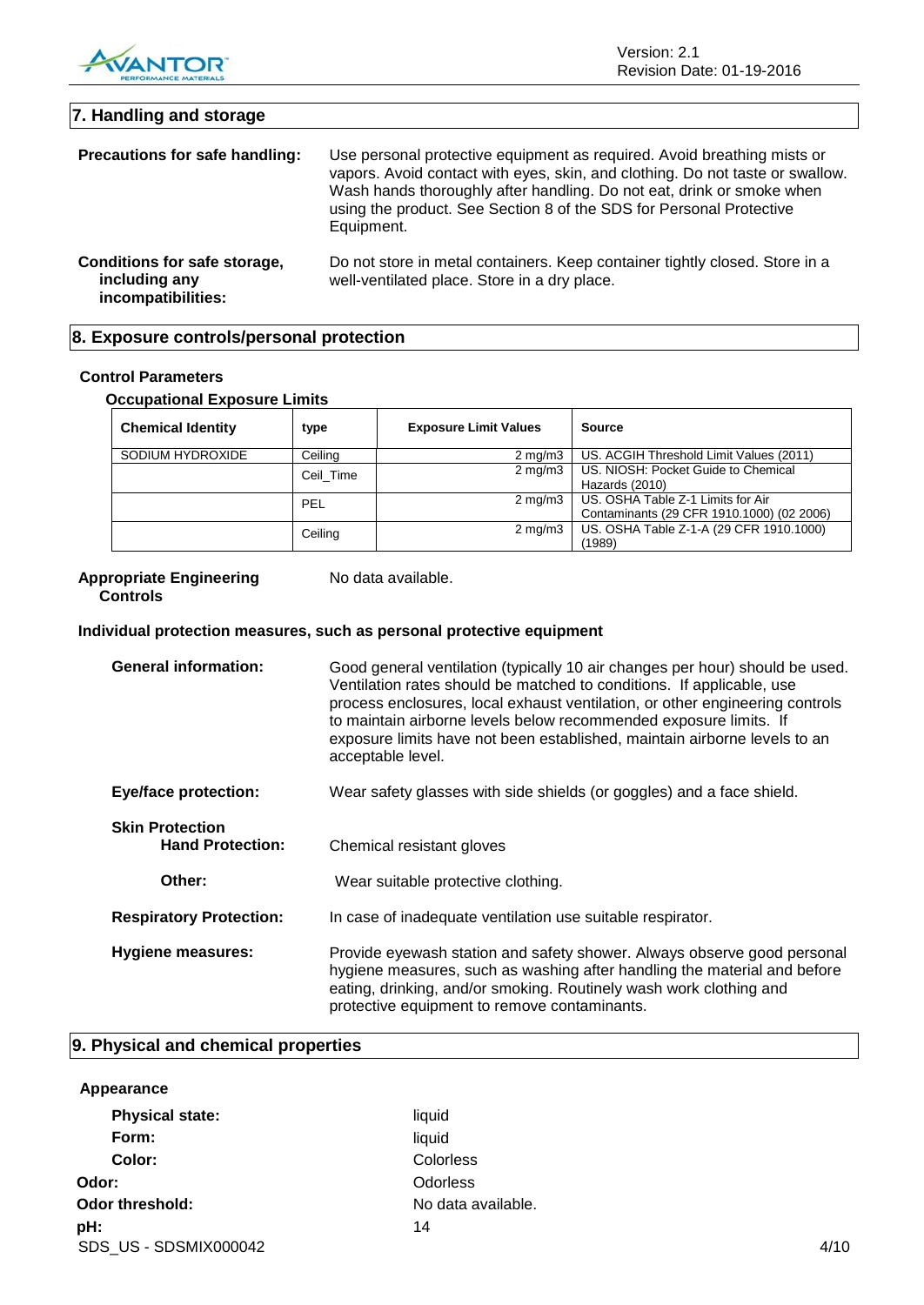

| <b>Melting point/freezing point:</b>                  | 12 °C                |
|-------------------------------------------------------|----------------------|
| Initial boiling point and boiling range:              | 140 °C               |
| <b>Flash Point:</b>                                   | not applicable       |
| <b>Evaporation rate:</b>                              | No data available.   |
| Flammability (solid, gas):                            | No data available.   |
| Upper/lower limit on flammability or explosive limits |                      |
| Flammability limit - upper (%):                       | No data available.   |
| Flammability limit - lower (%):                       | No data available.   |
| Explosive limit - upper (%):                          | No data available.   |
| Explosive limit - lower (%):                          | No data available.   |
| Vapor pressure:                                       | No data available.   |
| Vapor density:                                        | No data available.   |
| <b>Relative density:</b>                              | 1.53 $(20 °C)$       |
| Solubility(ies)                                       |                      |
| <b>Solubility in water:</b>                           | Miscible with water. |
| Solubility (other):                                   | No data available.   |
| Partition coefficient (n-octanol/water):              | No data available.   |
| Auto-ignition temperature:                            | No data available.   |
| <b>Decomposition temperature:</b>                     | No data available.   |
| <b>Viscosity:</b>                                     | No data available.   |

# **10. Stability and reactivity**

| <b>Reactivity:</b>                          | Reacts violently with strong acids.                                                                                         |
|---------------------------------------------|-----------------------------------------------------------------------------------------------------------------------------|
| <b>Chemical Stability:</b>                  | Material is stable under normal conditions.                                                                                 |
| Possibility of hazardous<br>reactions:      | Hazardous polymerization does not occur.                                                                                    |
| Conditions to avoid:                        | Avoid contact with oxidizing agents. Reacts violently with strong acids.                                                    |
| <b>Incompatible Materials:</b>              | Oxidizing agents. Acids. Maleic Anhydride Halogens. Nitromethane.<br>Contact with metals may evolve flammable hydrogen gas. |
| <b>Hazardous Decomposition</b><br>Products: | Sodium oxides                                                                                                               |

# **11. Toxicological information**

| Information on likely routes of exposure              |                                                                                      |  |
|-------------------------------------------------------|--------------------------------------------------------------------------------------|--|
| Ingestion:                                            | May cause burns of the gastrointestinal tract if swallowed.                          |  |
| Inhalation:                                           | May cause damage to mucous membranes in nose, throat, lungs and<br>bronchial system. |  |
| <b>Skin Contact:</b>                                  | Causes severe skin burns.                                                            |  |
| Eye contact:                                          | Causes serious eye damage.                                                           |  |
| Information on toxicological effects                  |                                                                                      |  |
| Acute toxicity (list all possible routes of exposure) |                                                                                      |  |
| Oral                                                  |                                                                                      |  |

Product: No data available.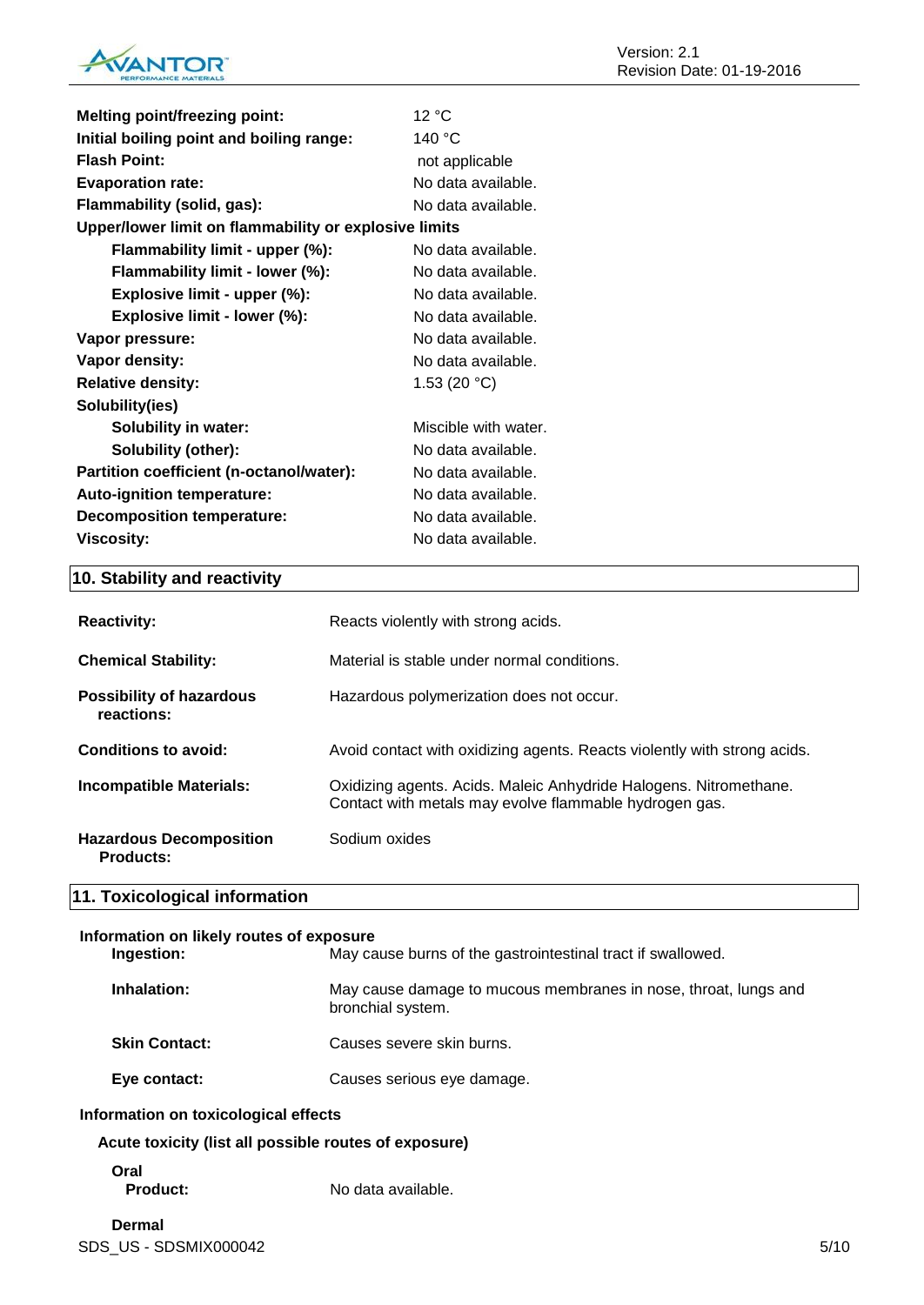

| <b>Product:</b>                                                              | No data available.                                                  |
|------------------------------------------------------------------------------|---------------------------------------------------------------------|
| <b>Inhalation</b><br><b>Product:</b>                                         | No data available.                                                  |
| <b>Repeated dose toxicity</b><br>Product:                                    | No data available.                                                  |
| <b>Skin Corrosion/Irritation</b><br><b>Product:</b>                          | Causes severe skin burns.                                           |
| <b>Serious Eye Damage/Eye Irritation</b><br>Product:                         | Causes serious eye damage.                                          |
| <b>Respiratory or Skin Sensitization</b><br><b>Product:</b>                  | Not a skin sensitizer.                                              |
| Carcinogenicity<br>Product:                                                  | This substance has no evidence of carcinogenic properties.          |
| No carcinogenic components identified                                        | IARC Monographs on the Evaluation of Carcinogenic Risks to Humans:  |
| No carcinogenic components identified                                        | US. National Toxicology Program (NTP) Report on Carcinogens:        |
| No carcinogenic components identified                                        | US. OSHA Specifically Regulated Substances (29 CFR 1910.1001-1050): |
| <b>Germ Cell Mutagenicity</b>                                                |                                                                     |
| In vitro<br><b>Product:</b>                                                  | No mutagenic components identified                                  |
| In vivo<br><b>Product:</b>                                                   | No mutagenic components identified                                  |
| <b>Reproductive toxicity</b><br>Product:                                     | No components toxic to reproduction                                 |
| <b>Specific Target Organ Toxicity - Single Exposure</b><br><b>Product:</b>   | Respiratory tract irritation.                                       |
| <b>Specific Target Organ Toxicity - Repeated Exposure</b><br><b>Product:</b> | None known.                                                         |
| <b>Aspiration Hazard</b><br><b>Product:</b>                                  | Not classified                                                      |
| Other effects:                                                               | None known.                                                         |
|                                                                              |                                                                     |

# **12. Ecological information**

**Ecotoxicity:**

**Acute hazards to the aquatic environment:**

**Fish**

**Product:** No data available.

# **Specified substance(s):**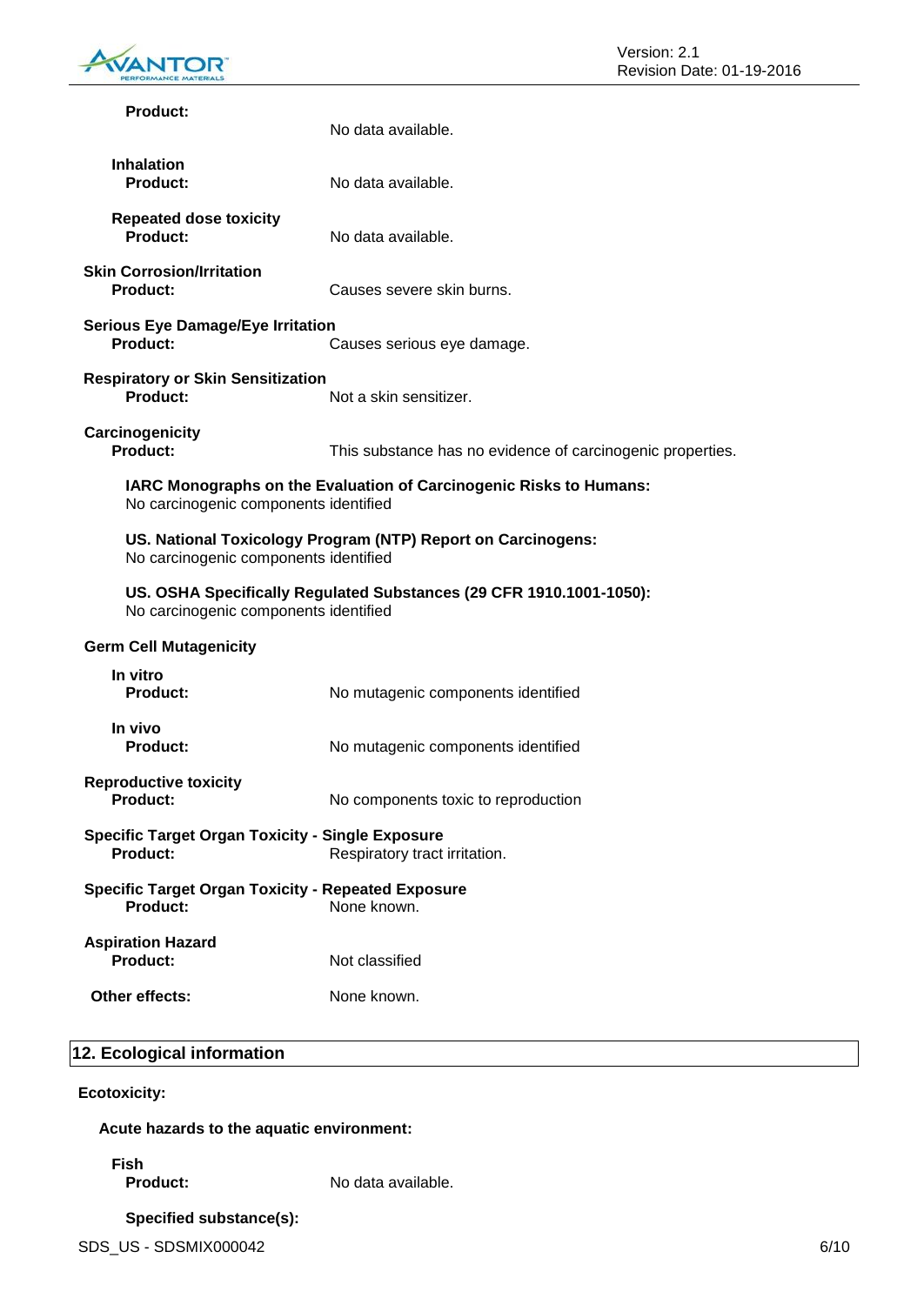

| SODIUM HYDROXIDE                                                                                                                                     | LC 50 (Western mosquitofish (Gambusia affinis), 96 h): 125 mg/l Mortality                                                                   |
|------------------------------------------------------------------------------------------------------------------------------------------------------|---------------------------------------------------------------------------------------------------------------------------------------------|
| <b>Aquatic Invertebrates</b><br>Product:                                                                                                             | No data available.                                                                                                                          |
| Specified substance(s):<br>SODIUM HYDROXIDE                                                                                                          | EC 50 (Water flea (Ceriodaphnia dubia), 48 h): 34.59 - 47.13 mg/l<br>Intoxication                                                           |
| Chronic hazards to the aquatic environment:                                                                                                          |                                                                                                                                             |
| <b>Fish</b><br><b>Product:</b>                                                                                                                       | No data available.                                                                                                                          |
| <b>Aquatic Invertebrates</b><br><b>Product:</b>                                                                                                      | No data available.                                                                                                                          |
| <b>Toxicity to Aquatic Plants</b><br>Product:                                                                                                        | No data available.                                                                                                                          |
| <b>Persistence and Degradability</b>                                                                                                                 |                                                                                                                                             |
| <b>Biodegradation</b><br>Product:                                                                                                                    | Expected to be readily biodegradable.                                                                                                       |
| <b>BOD/COD Ratio</b><br><b>Product:</b>                                                                                                              | No data available.                                                                                                                          |
| <b>Bioaccumulative Potential</b><br><b>Bioconcentration Factor (BCF)</b><br><b>Product:</b>                                                          | No data available on bioaccumulation.                                                                                                       |
| Partition Coefficient n-octanol / water (log Kow)<br><b>Product:</b>                                                                                 | No data available.                                                                                                                          |
| <b>Mobility in Soil:</b>                                                                                                                             | The product is water soluble and may spread in water systems.                                                                               |
| <b>Other Adverse Effects:</b>                                                                                                                        | Harmful to aquatic organisms. The product may affect the acidity (pH-factor)<br>in water with risk of harmful effects to aquatic organisms. |
| 13. Disposal considerations                                                                                                                          |                                                                                                                                             |
| <b>Disposal instructions:</b>                                                                                                                        | Discharge, treatment, or disposal may be subject to national, state, or local<br>laws.                                                      |
| <b>Contaminated Packaging:</b>                                                                                                                       | Since emptied containers retain product residue, follow label warnings even<br>after container is emptied.                                  |
| 14. Transport information                                                                                                                            |                                                                                                                                             |
| <b>DOT</b><br><b>UN Number:</b><br><b>UN Proper Shipping Name:</b><br><b>Transport Hazard Class(es)</b><br>Class(es):<br>Label(s):<br>Packing Group: | <b>UN 1824</b><br>Sodium hydroxide solution<br>8<br>8                                                                                       |
| Marine Pollutant:                                                                                                                                    | Not a Marine Pollutant                                                                                                                      |

Special precautions for user: –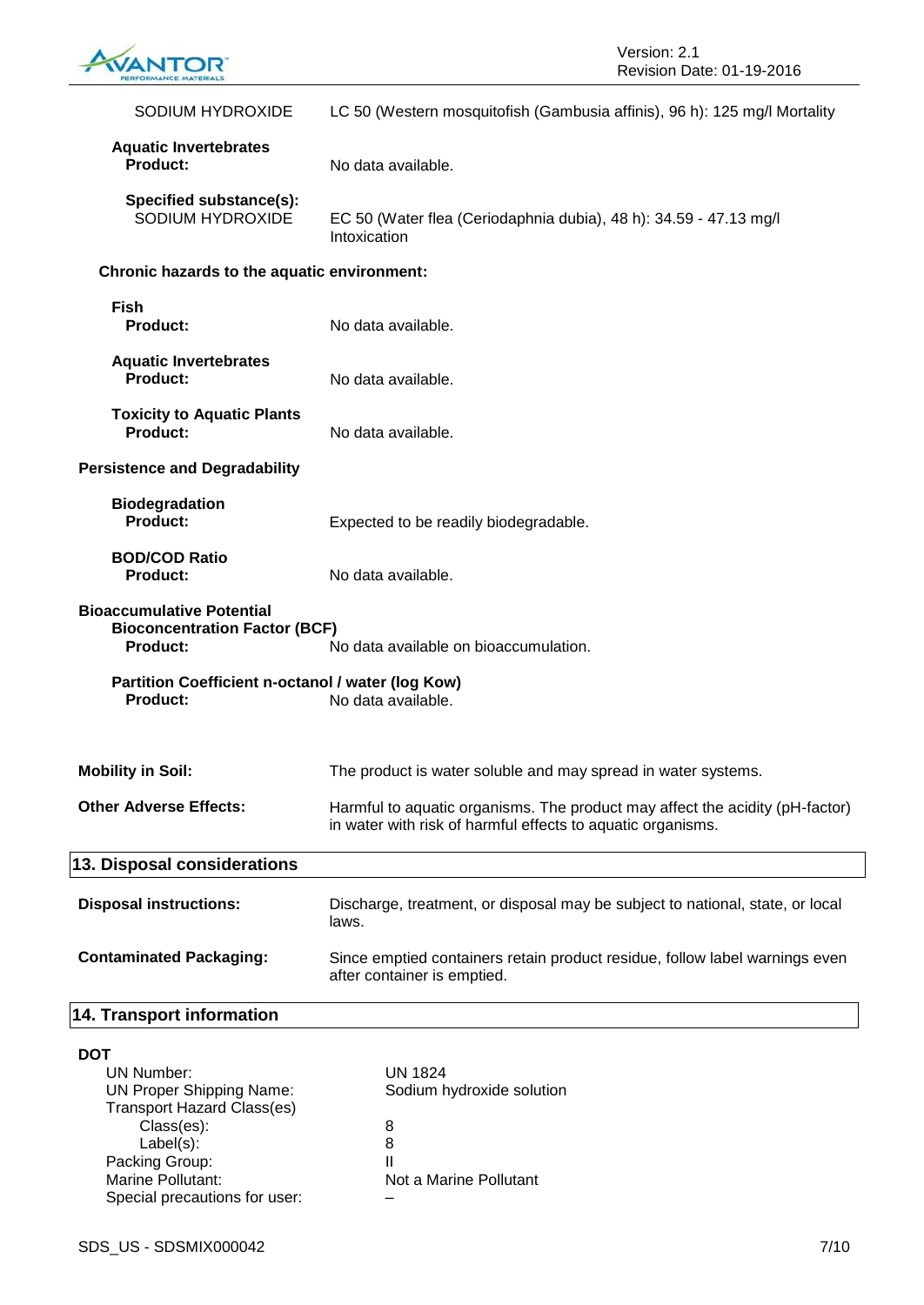

| <b>IMDG</b>                       |                           |
|-----------------------------------|---------------------------|
| UN Number:                        | <b>UN 1824</b>            |
| <b>UN Proper Shipping Name:</b>   | SODIUM HYDROXIDE SOLUTION |
| <b>Transport Hazard Class(es)</b> |                           |
| Class(es):                        | 8                         |
| $Label(s)$ :                      | 8                         |
| EmS No.:                          | $F-A, S-B$                |
| Packing Group:                    | Ш                         |
| Marine Pollutant:                 | Not a Marine Pollutant    |
| Special precautions for user:     |                           |
| <b>IATA</b>                       |                           |
| UN Number:                        | <b>UN 1824</b>            |
| Proper Shipping Name:             | Sodium hydroxide solution |
| Transport Hazard Class(es):       |                           |
| Class(es):                        | 8                         |
| $Label(s)$ :                      | 8                         |
| Marine Pollutant:                 | Not a Marine Pollutant    |
| Packing Group:                    | Ш                         |
| Special precautions for user:     |                           |
| 15. Regulatory information        |                           |

### **US Federal Regulations**

### **TSCA Section 12(b) Export Notification (40 CFR 707, Subpt. D) US. OSHA Specifically Regulated Substances (29 CFR 1910.1001-1050)**

None present or none present in regulated quantities.

### **CERCLA Hazardous Substance List (40 CFR 302.4):**

| <b>Chemical Identity</b> | Reportable quantity |
|--------------------------|---------------------|
| <b>SODIUM HYDROXIDE</b>  | 1000 lbs.           |

### **Superfund Amendments and Reauthorization Act of 1986 (SARA)**

**Hazard categories** Acute (Immediate)

### **SARA 302 Extremely Hazardous Substance**

None present or none present in regulated quantities.

# **SARA 304 Emergency Release Notification**

| <b>Chemical Identity</b> | Reportable quantity |
|--------------------------|---------------------|
| SODIUM HYDROXIDE         | 1000 lbs.           |

| SARA 311/312 Hazardous Chemical |                                    |
|---------------------------------|------------------------------------|
| <b>Chemical Identity</b>        | <b>Threshold Planning Quantity</b> |
| SODIUM HYDROXIDE                | 10000 lbs                          |

# **SARA 313 (TRI Reporting)**

None present or none present in regulated quantities.

#### **Clean Water Act Section 311 Hazardous Substances (40 CFR 117.3)**

| <b>Chemical Identity</b> | Reportable quantity            |
|--------------------------|--------------------------------|
| SODIUM HYDROXIDE         | Reportable quantity: 1000 lbs. |

**Clean Air Act (CAA) Section 112(r) Accidental Release Prevention (40 CFR 68.130):** None present or none present in regulated quantities.

#### **US State Regulations**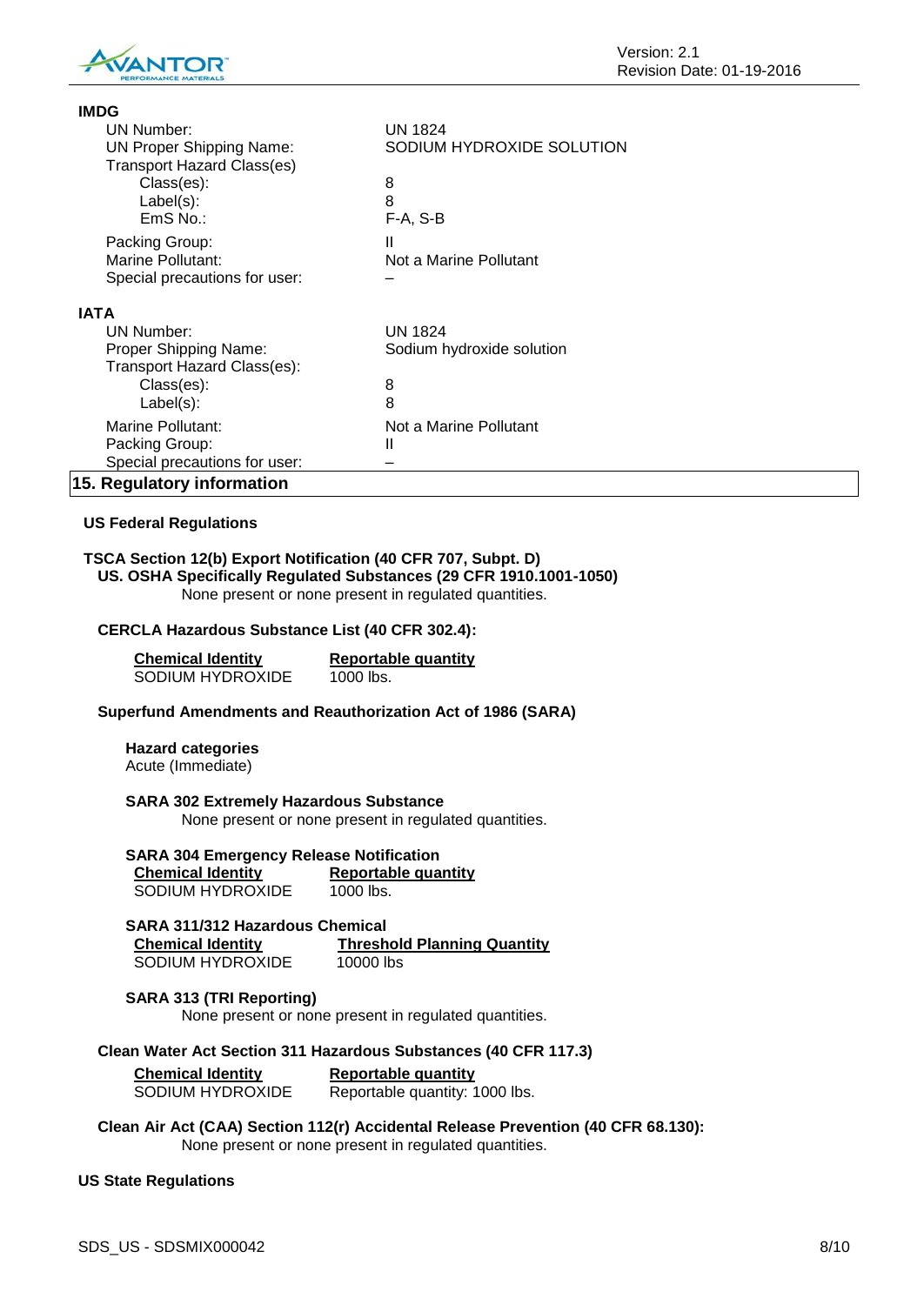

#### **US. California Proposition 65**

No ingredient regulated by CA Prop 65 present.

### **US. New Jersey Worker and Community Right-to-Know Act**

**Chemical Identity** SODIUM HYDROXIDE

### **US. Massachusetts RTK - Substance List**

**Chemical Identity** SODIUM HYDROXIDE

### **US. Pennsylvania RTK - Hazardous Substances**

**Chemical Identity** SODIUM HYDROXIDE

### **US. Rhode Island RTK**

### **Chemical Identity**

SODIUM HYDROXIDE

### **Inventory Status:**

| Australia AICS:                                                                                                       | On or in compliance with the inventory |
|-----------------------------------------------------------------------------------------------------------------------|----------------------------------------|
| Canada DSL Inventory List:                                                                                            | On or in compliance with the inventory |
| <b>EU EINECS List:</b>                                                                                                | On or in compliance with the inventory |
| <b>EU ELINCS List:</b>                                                                                                | Not in compliance with the inventory.  |
| Japan (ENCS) List:                                                                                                    | On or in compliance with the inventory |
| EU No Longer Polymers List:                                                                                           | Not in compliance with the inventory.  |
| China Inv. Existing Chemical Substances:                                                                              | On or in compliance with the inventory |
| Korea Existing Chemicals Inv. (KECI):                                                                                 | On or in compliance with the inventory |
| Canada NDSL Inventory:                                                                                                | Not in compliance with the inventory.  |
| Philippines PICCS:                                                                                                    | On or in compliance with the inventory |
| <b>US TSCA Inventory:</b>                                                                                             | On or in compliance with the inventory |
| New Zealand Inventory of Chemicals:                                                                                   | On or in compliance with the inventory |
| <b>Switzerland Consolidated Inventory:</b>                                                                            | Not in compliance with the inventory.  |
| Japan ISHL Listing:                                                                                                   | Not in compliance with the inventory.  |
| Japan Pharmacopoeia Listing:                                                                                          | Not in compliance with the inventory.  |
| $\overline{a}$ . The state of the state $\overline{a}$ , and $\overline{a}$ , and $\overline{a}$ , and $\overline{a}$ |                                        |

**16.Other information, including date of preparation or last revision**

### **NFPA Hazard ID**



Hazard rating: 0 - Minimal; 1 - Slight;  $\ge$  Moderate; 3 - Serious; 4 - Severe; RNP - Rating not possible COR: Corrosive

| <b>Issue Date:</b>          | 01-19-2016         |
|-----------------------------|--------------------|
| <b>Revision Date:</b>       | No data available. |
| Version #:                  | 2 <sub>1</sub>     |
| <b>Further Information:</b> | No data available. |